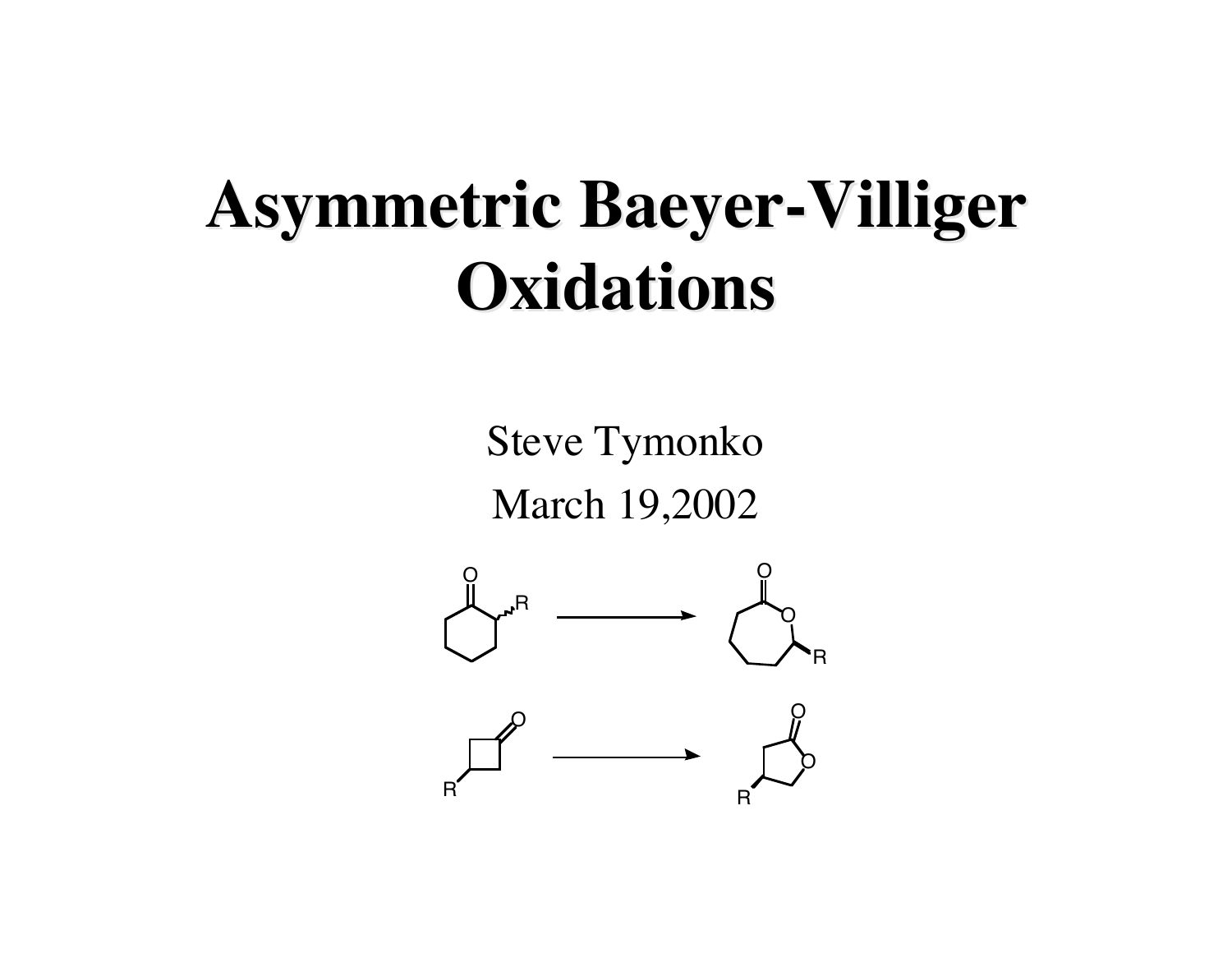## **Baeyer and Villiger**

• First demonstrated in 1899 in oxidation of menthone

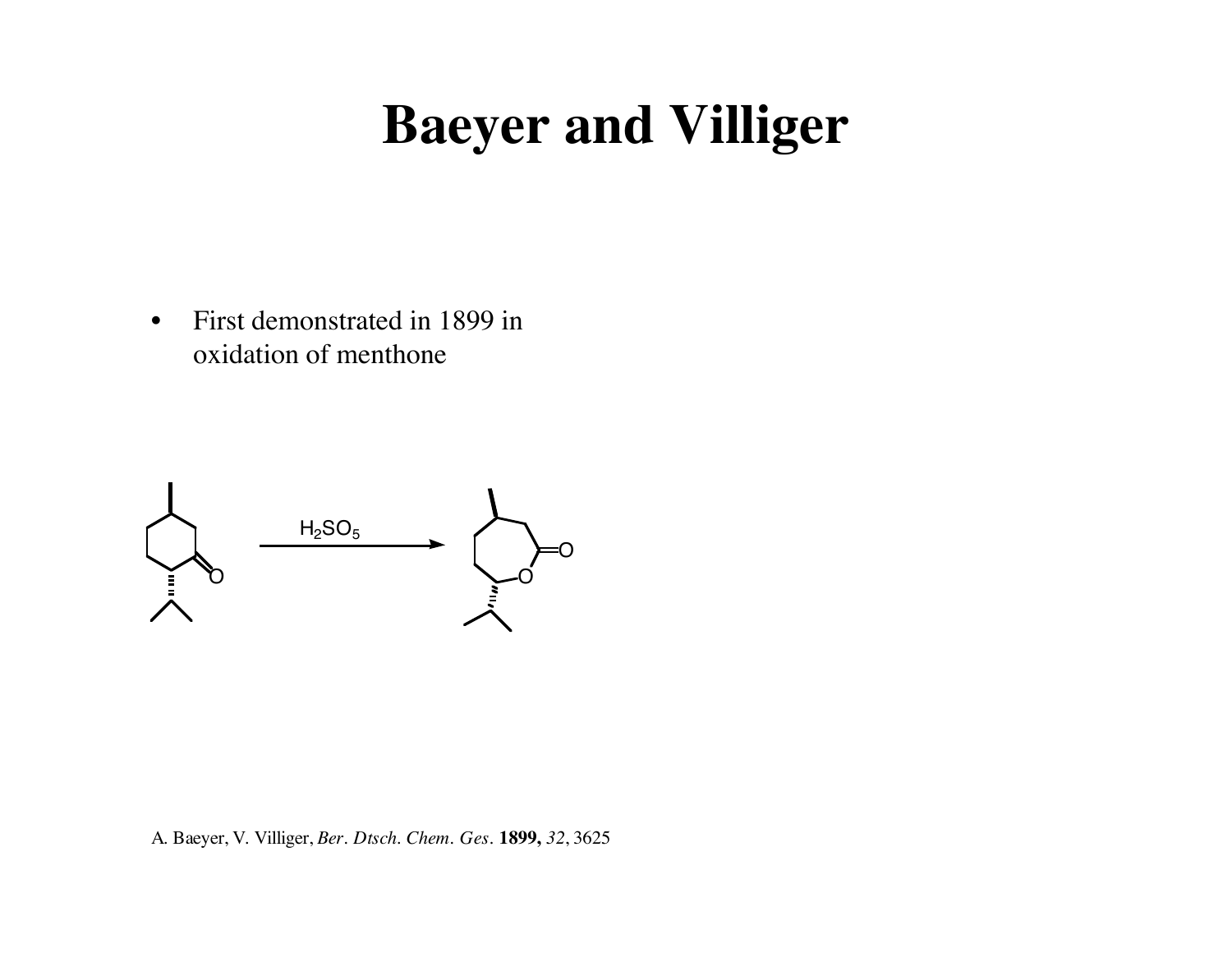#### **Early Studies: Migration**



•Competition experiments demonstrated preferential migration when X is electron donating.

•Migratory aptitude:  $3^0$  > cyclohexyl >  $2^0$  > benzyl > phenyl >  $1^0$  > cyclopentyl > methyl.

•Doering also observed catalysis by sulfuric acid.

•Result consistant with electron-deficient intermediate in mechanism.

W. E. Doering; L. Speers, *J. Am. Chem. Soc.* **1950**, *72*, 5515. M. Renz; B Meunier, *Eur. J. Org. Chem.* **1999**, 737.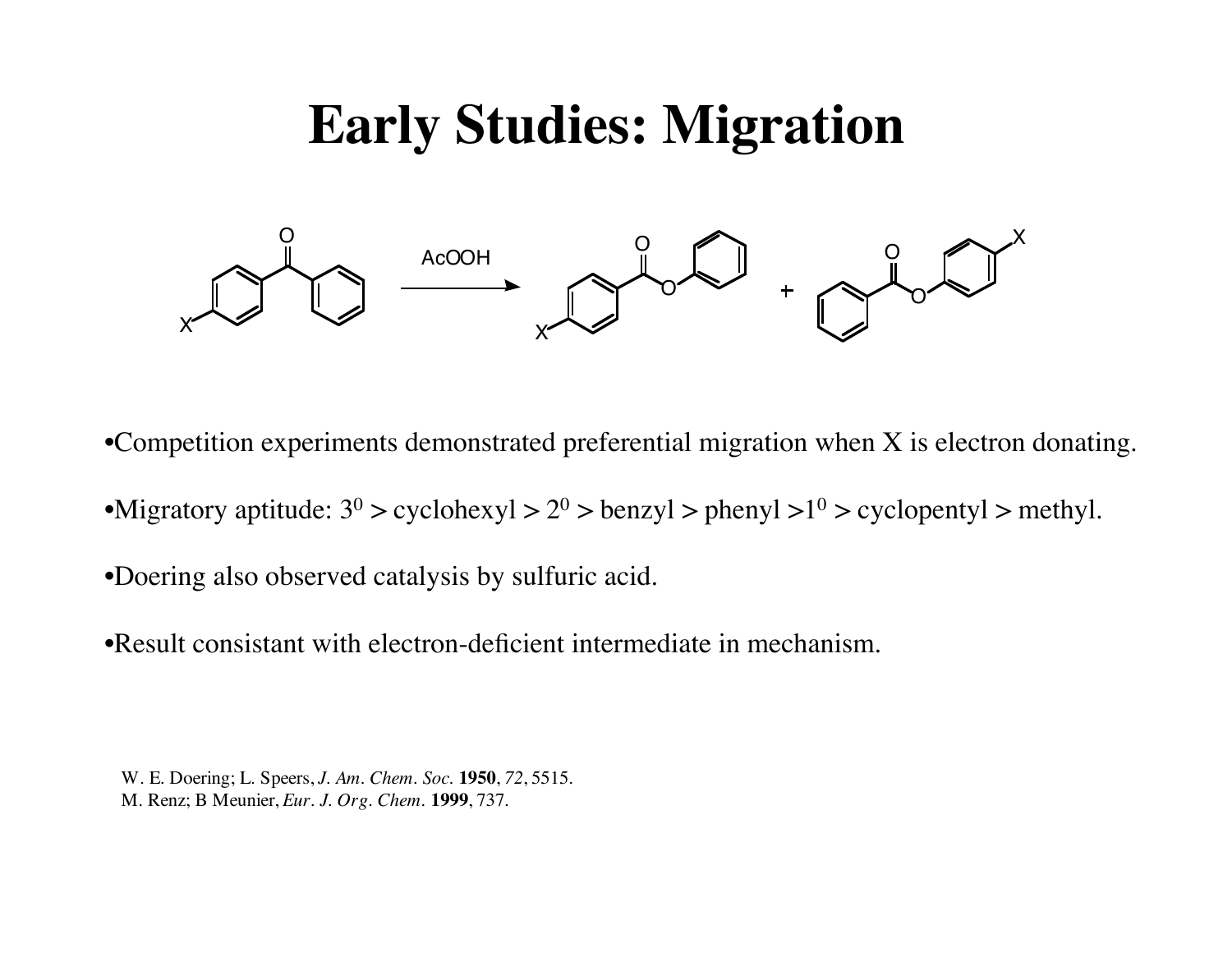#### **Stereochemistry of Migration**





R. Turner. *J. Am. Chem. Soc.* **1950**, *72*, 878. K. Mislow; J. Benner, *J. Am. Chem. Soc.* **1953**, *75*, 2318



J. Rozzell; S. Benner. *J. Org. Chem.* **1983**, *48*, 1190.

• Retention of configuration at migrating carbon.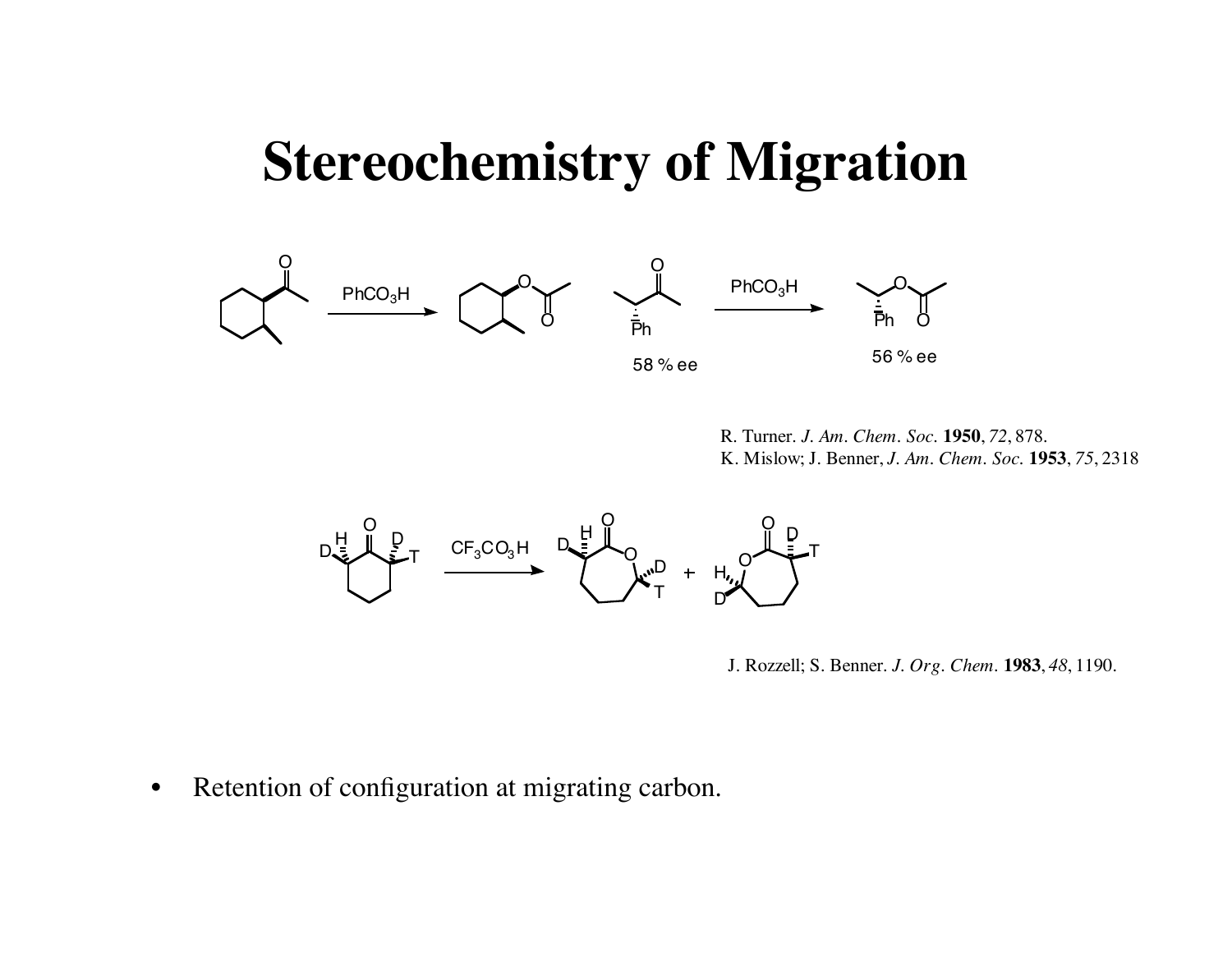#### **Proposed Mechanisms**



Criegee, *Angew. Chem.* **1948**, *560*, 127 A. Baeyer; V. Villiger. *Ber. Dtsch. Chem. Ges.* **1900**, *33*, 124. G. Wittig. *Ber. Dtsch. Chem. Ges.* **1940**, *73,* 295.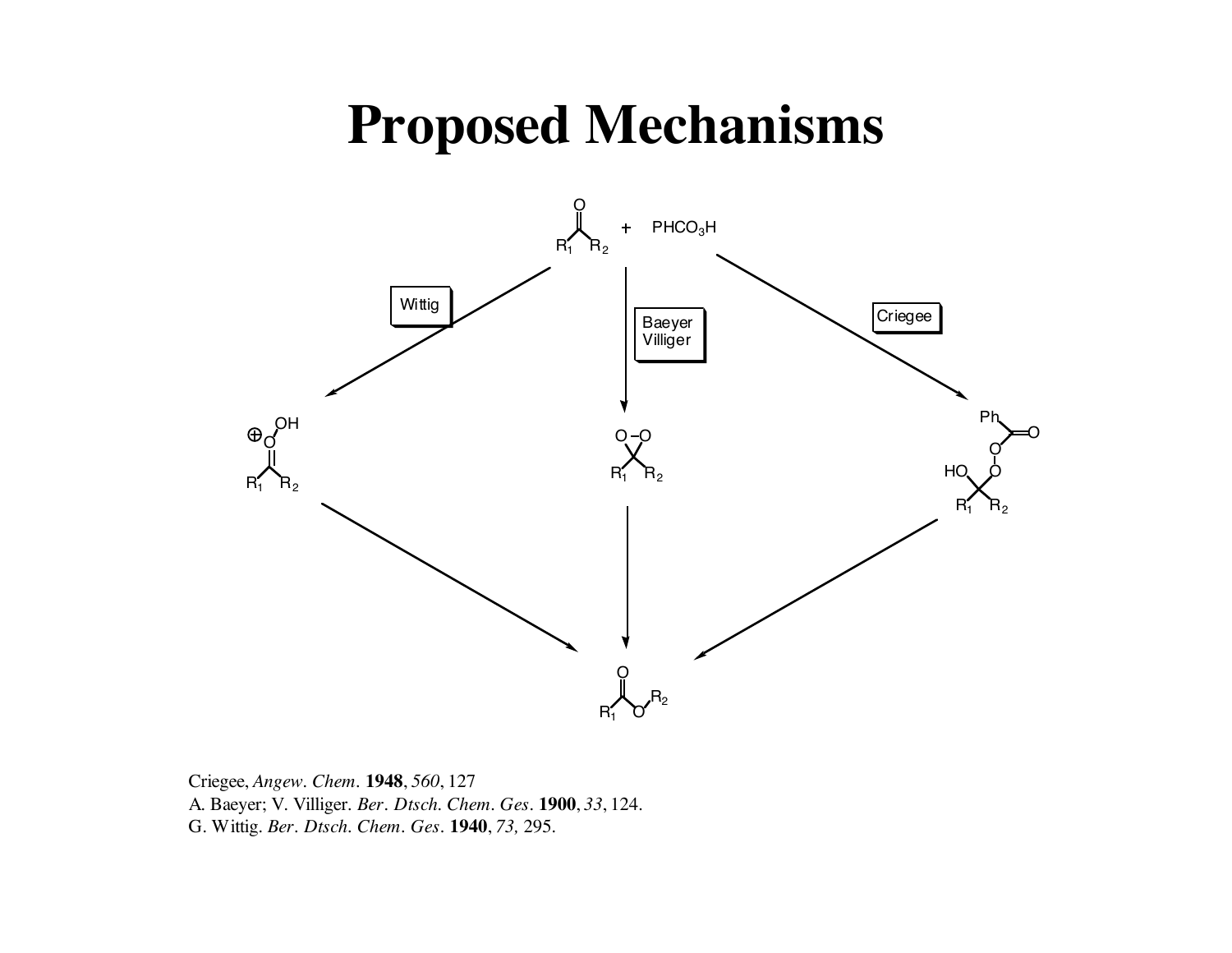# **Labeling Studies**



- O<sup>18</sup> label observed only in carbonyl.
- Results support formation of Criegee intermediate.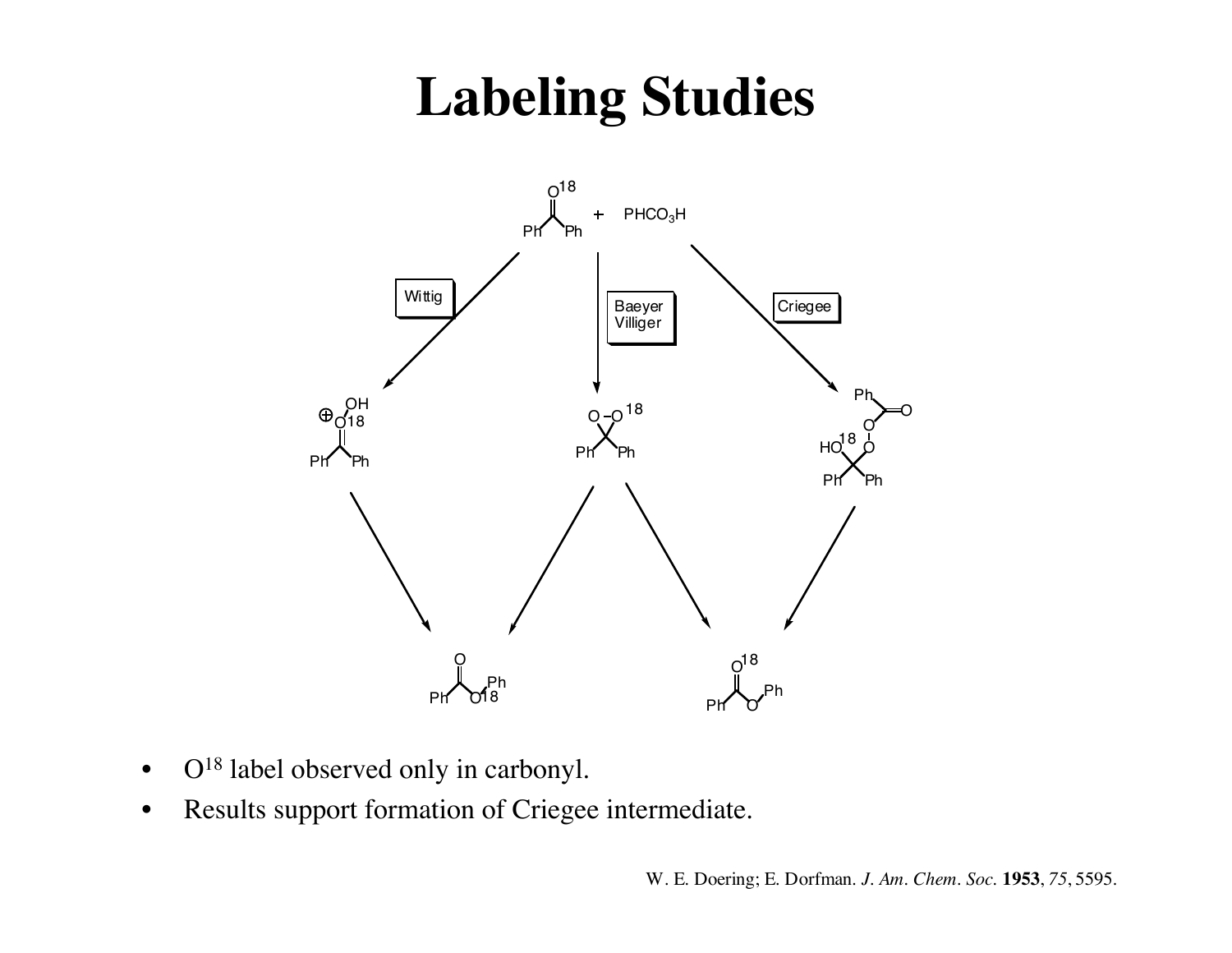## **Enzymatic Transformations**

Recombinant Baker's yeast oxidations give good yields and excellent ee's.

J. Stewart et al. *J. Am. Chem. Soc.* **1998.** *120*, 3541.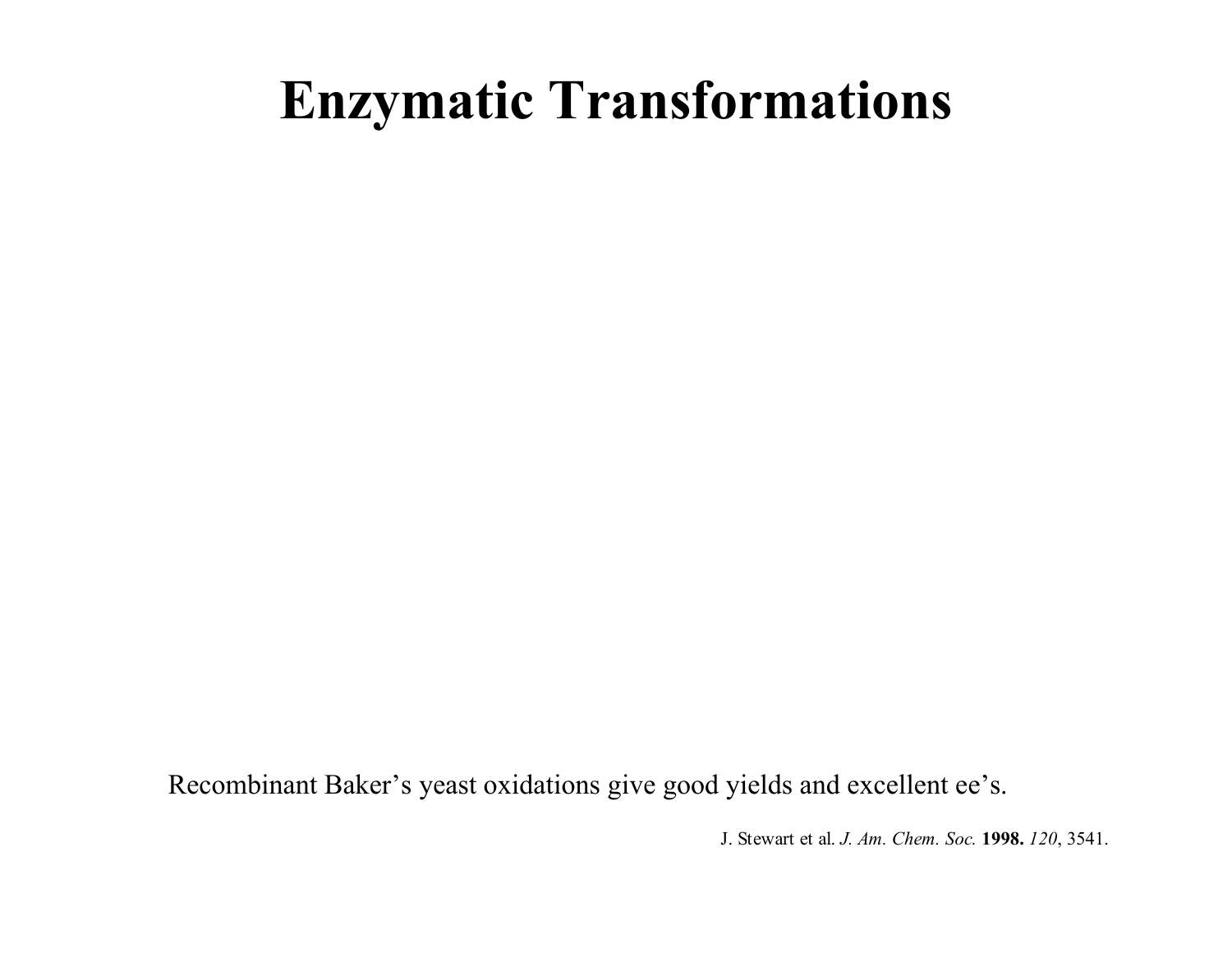## **Oxygen as Terminal Oxidant**

Molecular oxygen with metal catalysts give oxidation products in good yield.

T. Mukaiyama et al. *Chem. Lett.* **1991.** 641. S. Murahashi; Y. Oda; T. Naota. *Tetrahedron Lett.* **1992.** *33*, 7557.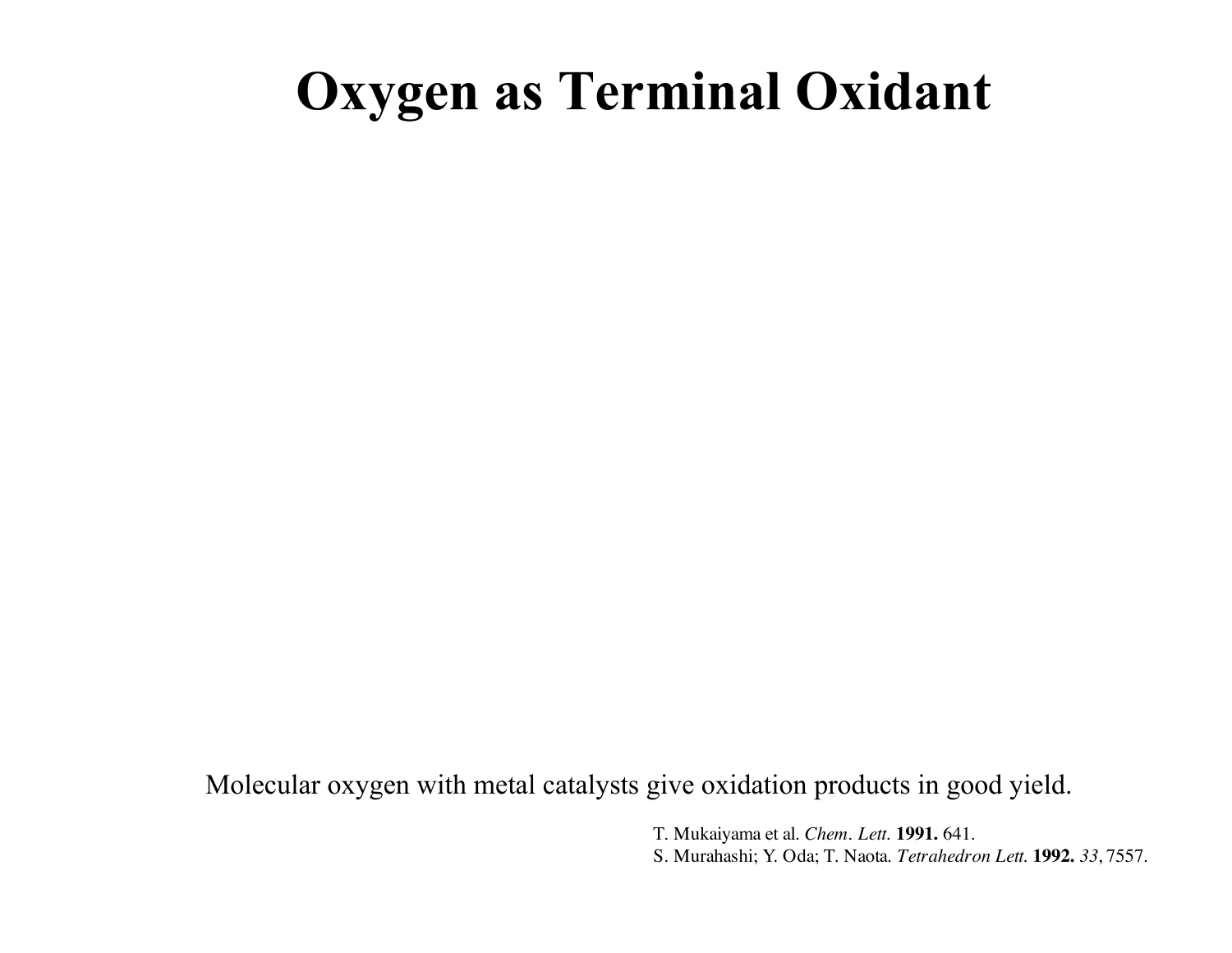## **Primary Stereoelectronic Effect**



Migrating group must be antiperiplanar to O-O bond of the leaving group.

C. Crudden; A. Chen; L. Calhoun. *Angew. Chem. Int. Ed.* **2000**, *39*, 2851.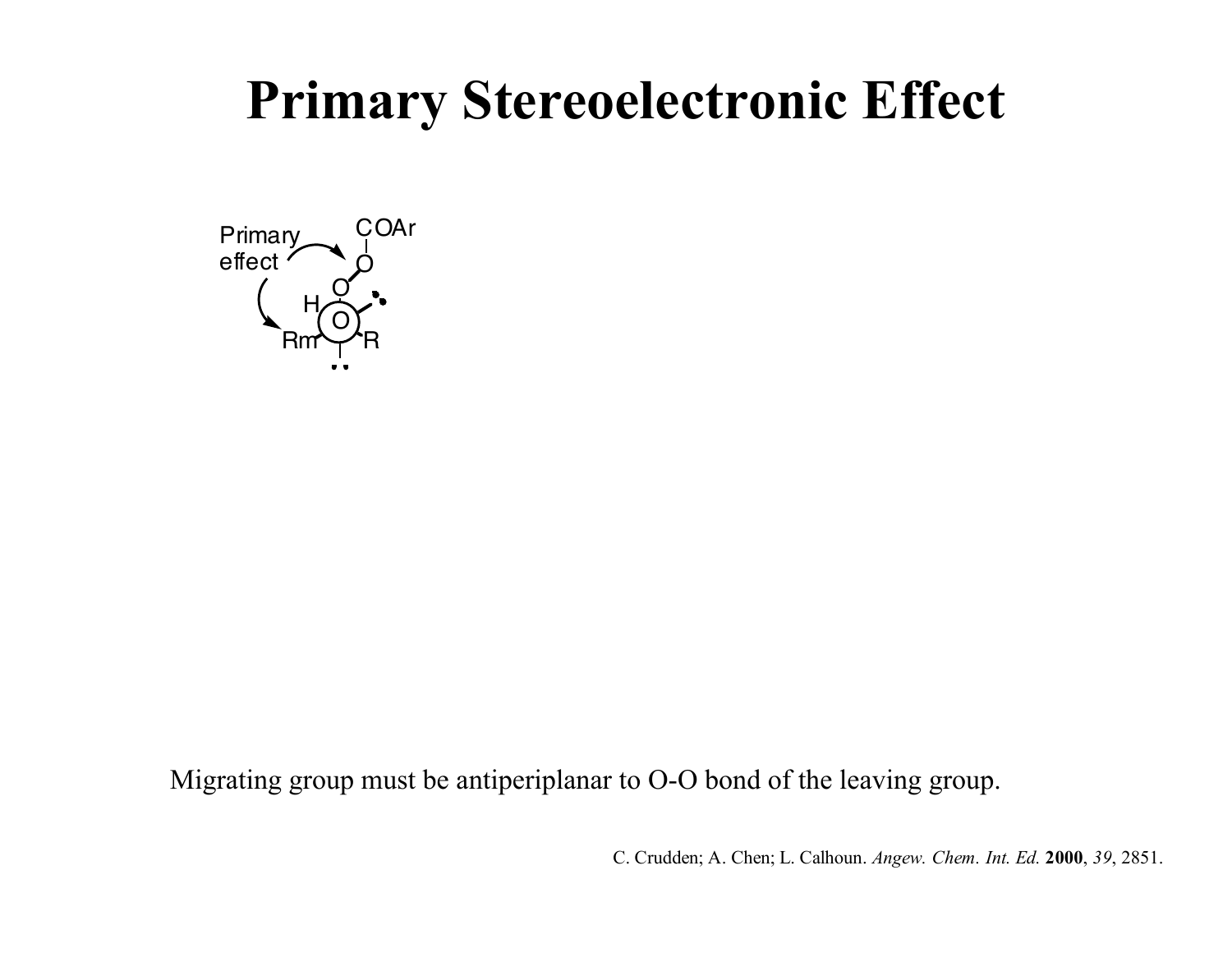## **Secondary Stereoelectronic Effect**



Lone pair on oxygen must be antiperiplanar to migrating group.

R. Noyori; H. Kobayashi; T. Sato. *Tetrahedron Lett.* **1980.** *21*, 2573.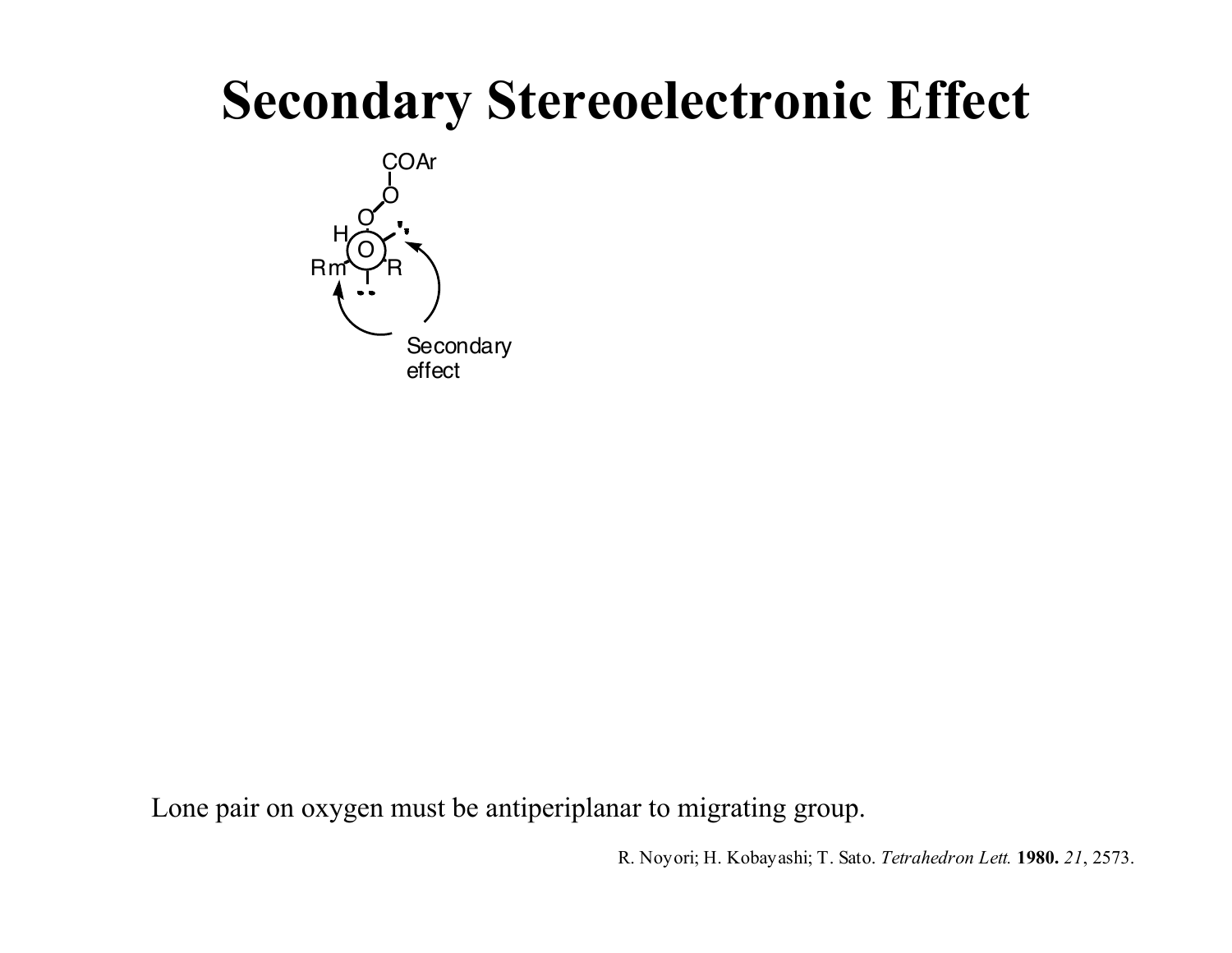# **System Comparison**

| System            | Prochiral<br>yields | Prochiral ee's   | Racemate<br>yields | Racemate ee's                         | Chiral substrate<br>loading |
|-------------------|---------------------|------------------|--------------------|---------------------------------------|-----------------------------|
| Cu                | 77-92 %             | 26-47 %          | $21 - 65%$         | 47-69 $%$                             | 1 mol $%$                   |
| Pt                |                     |                  | Under $25\%$       | Up to 45 $%$                          | 1 mol $%$                   |
| <b>Sharpless</b>  | 64%                 | 40 $%$           | 7-40 $%$           | $37 - 75\%$                           | $1.5$ equiv.                |
| Acetal            | quant.              | Up to 89 $%$     |                    |                                       | $1.0$ equiv.                |
| Zr                | quant.              | Up to 31 $%$     | quant.             | Major up to 35%<br>Minor up to 84 $%$ | $1.0$ equiv.                |
| Mg                | quant.              | Up to 65 $%$     |                    |                                       | 25-50 mol %                 |
| ZnEt <sub>2</sub> | $60's$ to $80's$    | Up to 40 $%$     |                    |                                       | $1.2$ equiv.                |
| Co-salen          | 72 %                | $77\%$           |                    |                                       | 5 mol $%$                   |
| A <sub>1</sub>    | quant.              | $60's$ to $70's$ | quant.             | $\sim$ 70% for both<br>products       | 15 mol $%$                  |